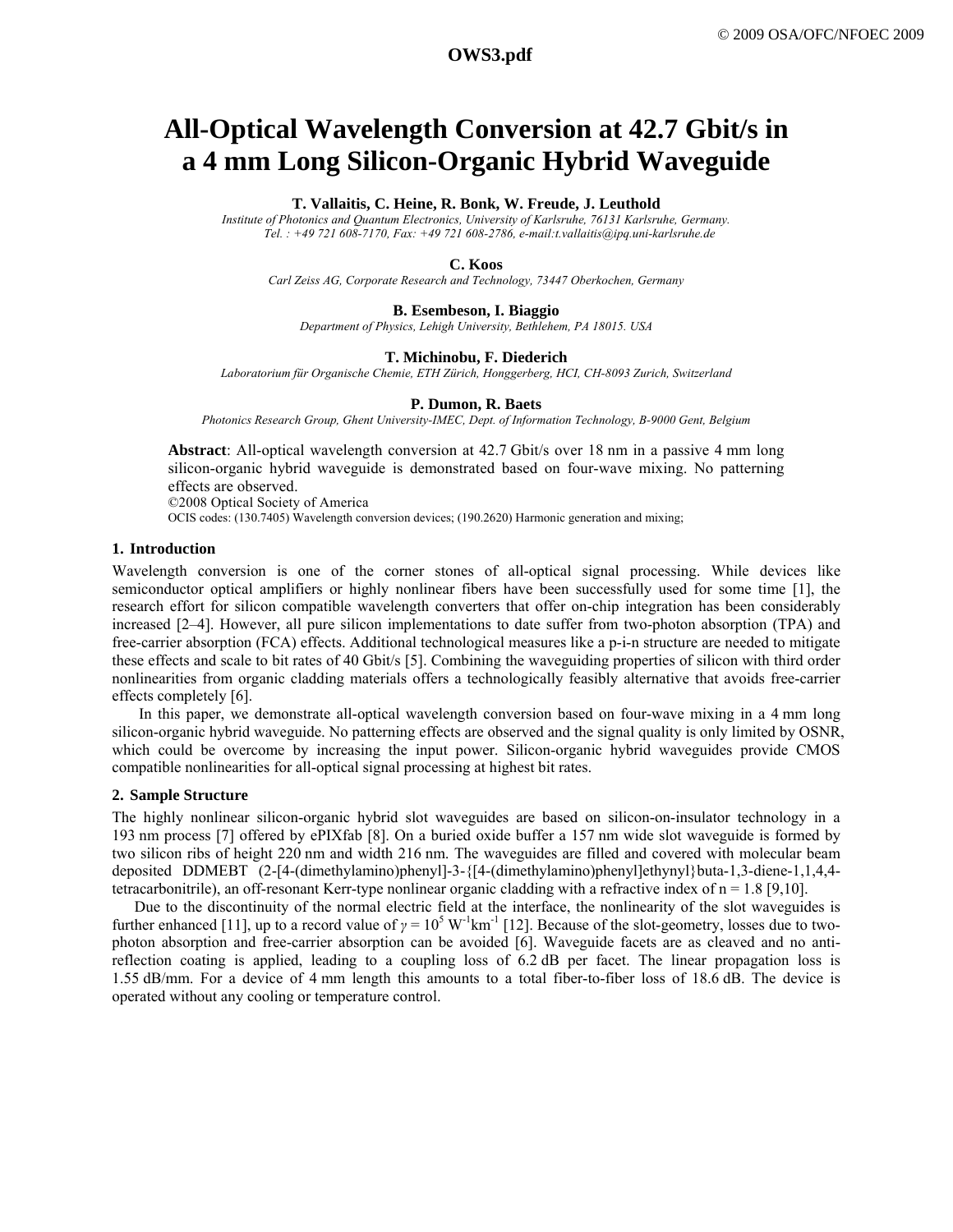**a2096\_1.pdf OWS3.pdf OWS3.pdf** 



Fig. 1 Experimental setup of the wavelength conversion experiment. Mode-locked laser (MLL1) pulses are modulated at 42.7 Gbit/s. A second mode-locked laser (MLL2) provides a clock signal. Optical delay lines (ODL) are used to synchronize the pulse streams. Both signals are amplified, band-pass filtered and launched into the device under test (DUT) using polarization-maintaining lensed fibers. The four-wave mixing signal is amplified, band-pass filtered and detected with a digital communications analyzer (DCA).

## **3. Wavelength Conversion Experiment**

Degenerate four-wave mixing is a parametric process that can efficiently generate new waves [13] at frequencies  $\omega_{\text{FWM}} = 2\omega_1 - \omega_2$ . Fig. 1 shows the setup of the wavelength conversion experiment. Mode-locked laser (MLL1) pulses at 1559 nm are modulated with a pseudorandom ( $2^{31}$ -1 bit) RZ signal at 42.7 Gbit/s ( $Q^2 > 21$  dB). A second modelocked laser (MLL2) at 1550 nm provides the clock pulses at a repetition rate of 42.7 GHz. The pulse width of both sources is approximately 2.2 ps. Optical delay lines (ODL) are used to synchronize the pulse streams. Both signals are amplified and band-pass filtered to suppress the strong amplified spontaneous emission (ASE) from both booster amplifiers. Using polarization-maintaining lensed fibers the TE polarized pulses are launched into the device under test (DUT), reaching maximum on-chip power levels of 21.0 dBm for the clock and 11.3 dBm for the data signal. Fig. 2(a) shows the optical spectrum at the output of the nonlinear waveguide. Both four-wave mixing signals can be clearly observed. In order to avoid cross-talk from the strong data signal, the converted signal at 1541 nm is then amplified and filtered with a 0.6 nm narrow band-pass, resulting in the spectrum shown in Fig. 2(b). A digital communications analyzer (DCA) with a bandwidth of 53 GHz is used to detect the signal.

The measurement results for the wavelength-converted signal are shown in Fig. 3. The eye diagram in Fig. 3(a) shows an open eye with a quality factor of  $Q^2 = 11.3$  dB. Distortions of the 0-rail are due to the limited bandwidth of the DCA and weak cross-talk from the clock. For the bit sequences (PRBS of  $2^{15}$ -1 bit) shown in Fig. 3(b)-(d) no pattern dependence is observed, which can be fully explained by the absence of free-carrier effects. The signal quality is only limited by OSNR degradations due to amplifier noise. This limitation could be easily overcome by increasing the input power to the nonlinear waveguide.



Fig. 2 Optical spectra of the four-wave mixing (FWM) experiment, measured (a) at the output of the nonlinear waveguide and (b) in the receiver after both band-pass filters. The FWM signal at 1541 nm was chosen to avoid cross-talk from the strong data pulses.